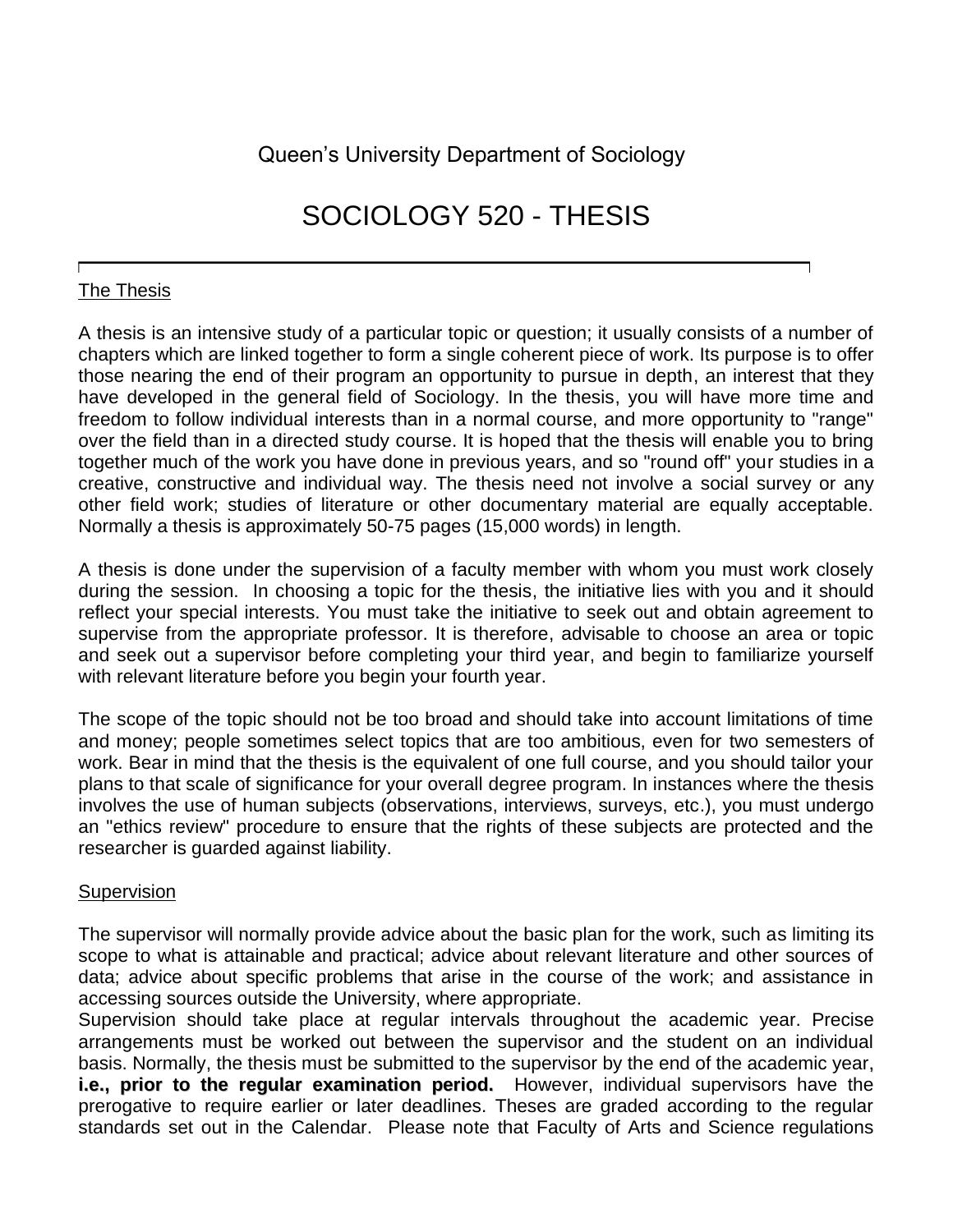state that if your thesis is not completed on time, your supervisor must submit an "ED" (Examination Deferred) grade together with an explanation of why the thesis is not yet completed. The final decision about the acceptance of the thesis is made by the Board of Studies, which may overturn the recommendation of the supervisor.

## **Format and Presentation of the Thesis**

You must submit *two* copies of the thesis to your supervisor: one for him/her and the other for the Department of Sociology.

The thesis must be in typescript using double-spacing, on 8-1/2" x 11" white bond paper. There must be a margin of at least 1-1/2" on the left side of the pages, suitable for binding.

The thesis must be presented with a front page stating title, author's name, date of submission, and the words "An Undergraduate Honours Thesis Submitted to the Department of Sociology, Queen's University, in partial fulfilment of the requirements for the degree of B.A. (Honours)".

There should be a table of contents indexing the numbered pages.

Footnotes and bibliography must follow the format required for theses, as given in Turabian, A Manual for Thesis Writers. The Canadian Review of Sociology utilizes a straightforward style of footnoting and bibliography, which is advocated for the thesis. Northey and Tepperman's Making Sense in the Social Sciences: A Student's Guide to Research Writing and Style is also a useful source.

#### Copyright

Copyright of the work resides with the author. There is no objection to publication of the whole or a part of the thesis providing that permission has been obtained from sources to use any data that are deployed in the thesis. Acknowledgment must be given to the Department of Sociology, Queen's University.